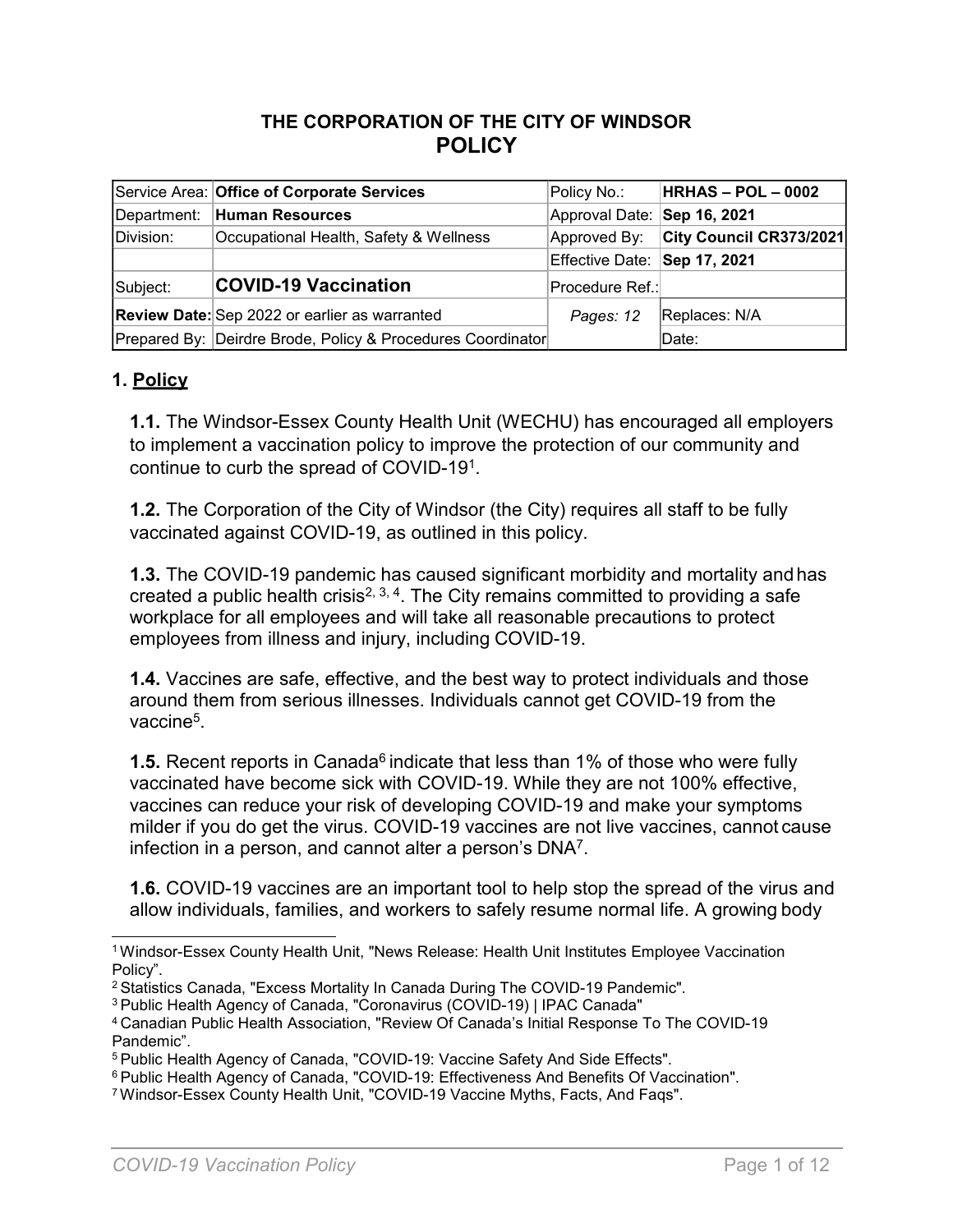[of evidence i](https://www.cdc.gov/coronavirus/2019-ncov/science/science-briefs/fully-vaccinated-people.html)ndicates that people who are fully vaccinated are less likely than unvaccinated persons to transmit COVID-19 to others $^8$ .

**1.7.** The City is committed to human rights accommodations where a person is unable to vaccinate for reasons protected by the Ontario *Human Rights Code*. Such situations will be assessed on a case-by-case basis. The City reserves the right to ask for information to substantiate the grounds, further to our normal workplace accommodation process.

# **2. Purpose**

**2.1.** As an employer, the City has the primary responsibility for ensuring that safe conditions prevail within the workplace and to take appropriate and effective measures to protect the health and safety of employees.

**2.2.** To assist the City in providing a safe work environment and appropriately collecting, using, and safeguarding vaccination status information.

# **3. Scope**

**3.1.** This policy applies to all employees of the Corporation of the City of Windsor. Some departments (such as Huron Lodge, Windsor Fire and Rescue Services, and Transit Windsor) may be subject to different requirements imposed by governmental or public health authorities in which case the more stringent protocol applies. Transit Windsor will be subject to this policy and will follow federal regulations where they exist.

**3.2.** This policy applies to the Mayor and all members of City Council as defined by the *Municipal Act*.

**3.3.** This policy also applies to all City Council Advisory Committee members, City contractors and City volunteers who attend City Facilities.

**3.4.** This policy will be in place for one year after implementation unless it is reviewed and extended by City Council, based on the recommendations of Health Canada, the Ontario Ministry of Health, and the WECHU.

# **4. Definitions**

**City Facility**: Any building (i.e. indoor space) operated in whole or in part by the Corporation of the City of Windsor.

**Contractor**: A person, corporation, or other entity that performs work on behalf of or under the direction of the Corporation of the City of Windsor.

<sup>8</sup> Public Health Agency of Canada, "COVID-19: Effectiveness And Benefits Of Vaccination"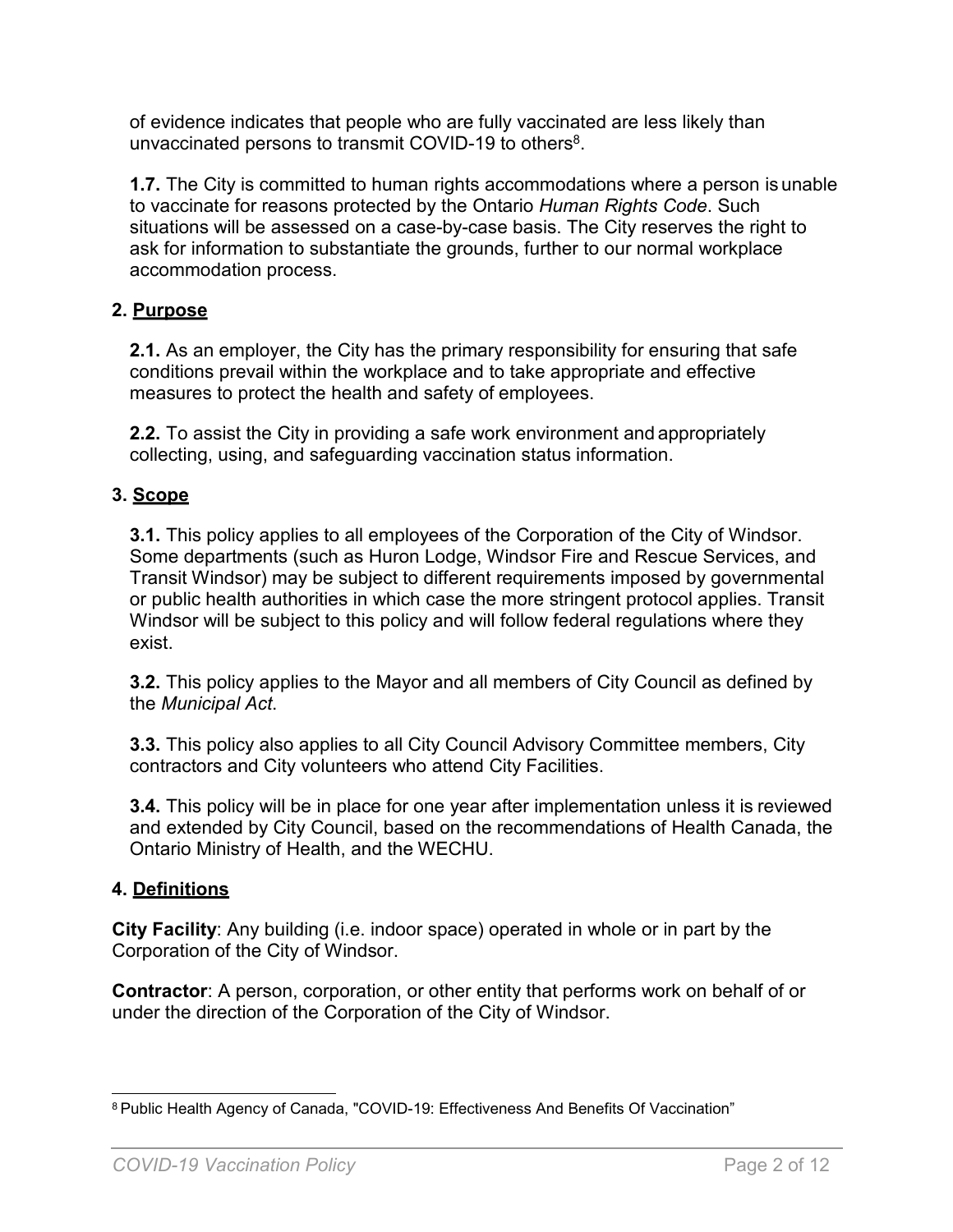**COVID-19**: A virus belonging to a large family called coronavirus which includes the virus that causes the common cold and more severe diseases such as Severe Acute Respiratory Syndrome. The virus that causes COVID-19 is a novel coronavirus, named SARS-CoV-2.

**Fully vaccinated**: Have received the full series of an accepted COVID-19 vaccine or a combination of accepted vaccines approved by Health Canada and received the last dose more than 14 days ago. This includes any additional booster shots mandated by Health Canada, the Ontario Ministry of Health, or the WECHU.

#### **5. Responsibility**

### **5.1. Mayor and City Council**

**5.1.1.** The Mayor and City Council are responsible to support the health and wellness of City employees and residents through the approval of budget dollars allocated to this policy and for compliance under the Occupational Health and Safety Act (the OHSA) and the Canada Labour Code (the CLC) as may be amended from time to time.

**5.1.2.** Actively promote and support this policy including modelling compliance.

### **5.2. The Chief Administrative Officer (the CAO)**

**5.2.1.** Provide sufficient human and financial resources to support this policy as may be identified by legislation or Human Resources.

**5.2.2.** Actively promote and support this policy through direct communication, educational support, reinforcement, and modelling compliance.

**5.2.3.** Provide guidance, direction, and final authority when issues arise and the Corporate Leadership Team and the Executive Director of Human Resources are unable to come to a resolution.

#### **5.3. Commissioners**

**5.3.1.** Provide sufficient human and financial resources to support this policy as may be identified by legislation or Human Resources.

**5.3.2.** Actively promote and support this policy through direct communication, educational support, reinforcement, and modelling compliance.

### **5.4. Executive Directors**

**5.4.1.** Make all reasonable efforts to promote employee awareness of this policy and other corporate vaccine communication efforts and training opportunities.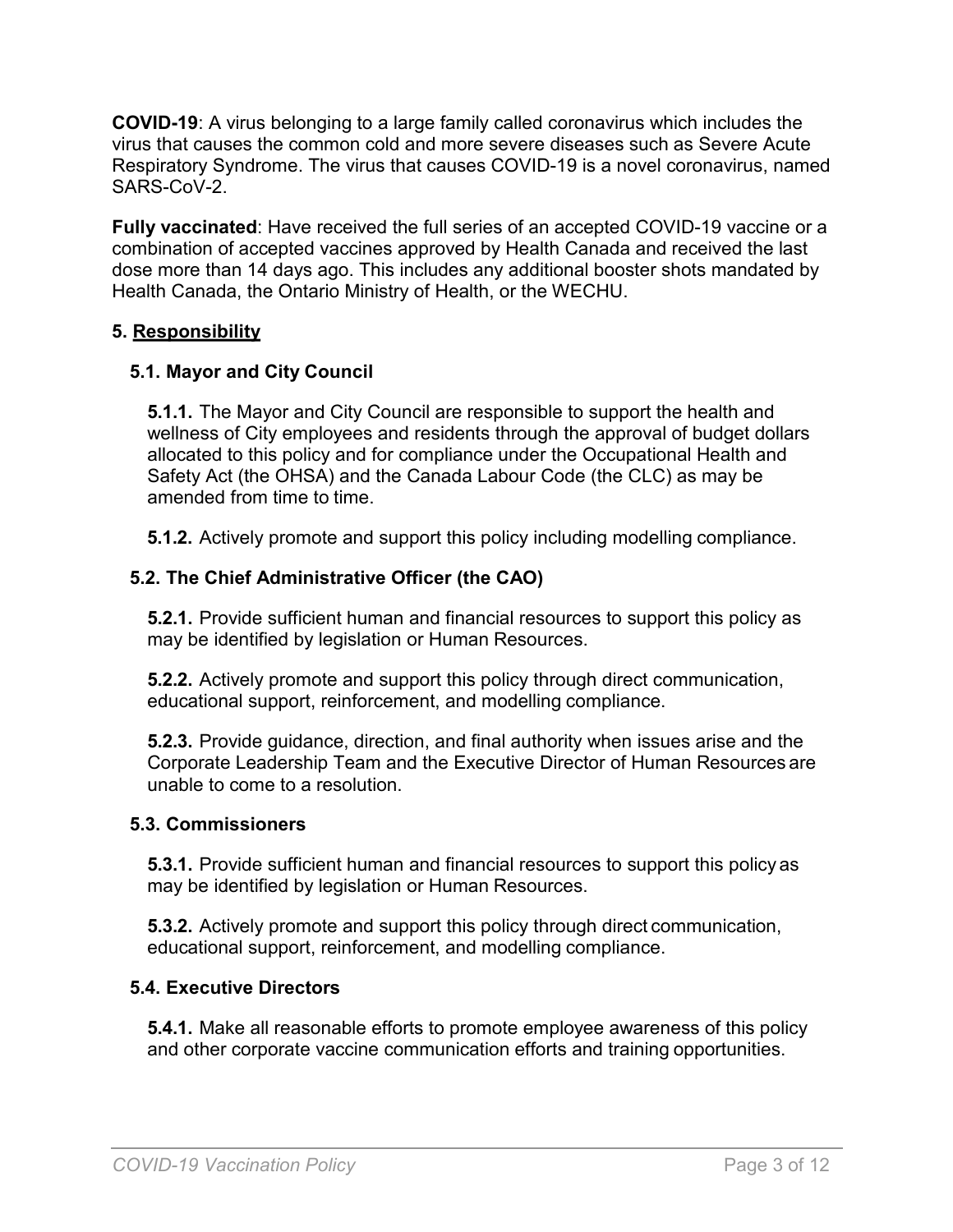**5.4.2.** Endeavour to ensure that employees in their areas of responsibility comply with the requirements of this policy.

**5.4.3.** If they have volunteers working in their area who physically access City Facilities, ensure those volunteers are fully vaccinated.

## **5.5. Executive Director of Human Resources**

**5.5.1.** Review and update this policy as warranted, including to reflect the latest scientific research, guidance, and legislation from the federal government, the provincial government, Health Canada, the Ontario Ministry of Health, the Public Health Agency of Canada, Public Health Ontario, the WECHU, and any other relevant health bodies.

**5.5.2.** Support the ongoing development of activities and training related to vaccine promotion and education.

# **5.6. Deputy City Solicitor, Provincial Offences, Purchasing & Risk Management**

**5.6.1.** Communicate with City contractors who physically access City Facilities to inform them of the vaccination expectations outlined in this policy.

### **5.7. Managers and Supervisors**

**5.7.1.** Schedule employees to attend and/or participate in all required vaccine training and education programs, confirming their attendance, successful completion, and demonstration of training content.

**5.7.2.** Support the activities and events facilitated by the City regarding vaccines through active participation and promotion.

**5.7.3.** Allow employees under their direction to obtain a COVID-19 vaccination during work hours if at all possible.

**5.7.4.** Encourage employees under their direction who express vaccine hesitancy to seek out further information from official sources such as the WECHU or Health Canada.

### **5.8. Manager of Health, Safety and Wellness**

**5.8.1.** Oversee the collection and retention of and restrict access to confidential vaccine-related information.

**5.8.2.** Facilitate the scheduling and delivery and/or provision of vaccine-related training and educational programs.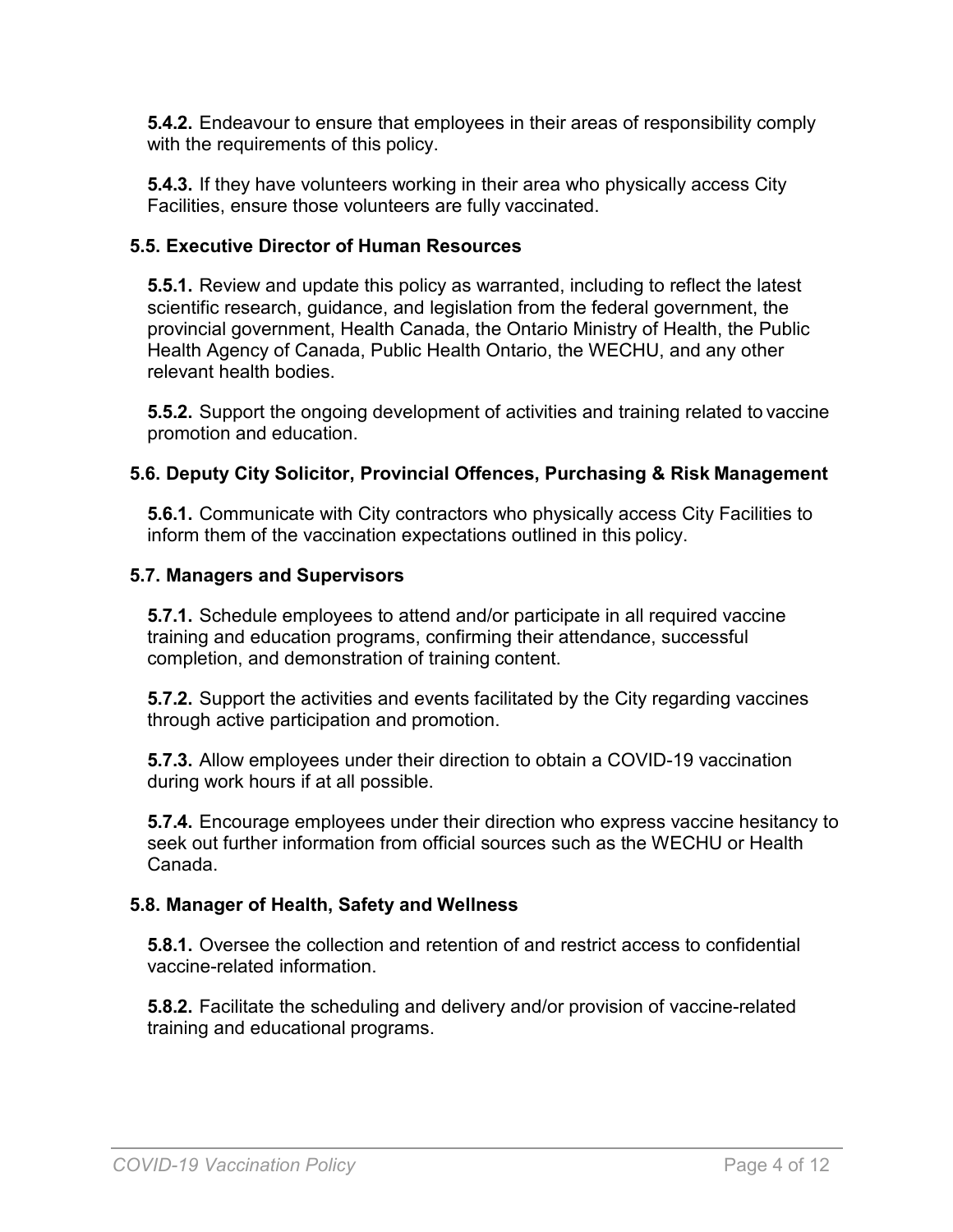## **5.9. Disability Management Specialists (DMS)**

**5.9.1.** Monitor employees within their respective areas of responsibility for compliance to this policy.

**5.9.2.** Develop individual accommodations for employees in their area who require an accommodation based on protected grounds under the Ontario *Human Rights Code* up to the point of undue hardship.

**5.9.3.** Develop individual plans for employees in their area who are partially vaccinated and in the process of becoming fully vaccinated.

**5.9.4.** Collect and store all documentation concerning employee accommodation needs as per the usual workplace accommodation process.

#### **5.10. Employees**

**5.10.1.** Comply with all requirements of this policy.

**5.10.2.** Attend and/or participate in all required vaccine training and educational programs.

**5.10.3.** Be forthcoming when disclosing their vaccination status or accommodation needs.

**5.10.4.** Provide Human Resources with documentation issued by the Ministry of Health, Health Canada, the Windsor-Essex-County Health Unit, the Government of Canada, or the Government of Ontario proving that they are fully vaccinated (this may include vaccination receipts or an enhanced digital vaccine receipt).

**5.10.5.** If an accommodation is required based on reasons protected by the Ontario *Human Rights Code*, contact a Disability Management Specialist in Human Resources and provide documentation on the reason for the accommodation need*.*  Employees should do this as soon as possible so that the accommodation plan will be in place before November 15<sup>th</sup>, 2021.

**5.10.6.** Continue to follow public health measures and mandated policies and requirements to reduce the spread of COVID-19 regardless of vaccination status.

### **6. Governing Rules and Regulations**

**6.1.** The City **strongly** recommends that all employees become vaccinated against COVID-19, if they can, as a measure to protect their health and the health of the community.

**6.1.1.** The City encourages employees to identify opportunities to obtain a COVID-19 vaccination through community clinics, pharmacies, or health care professionals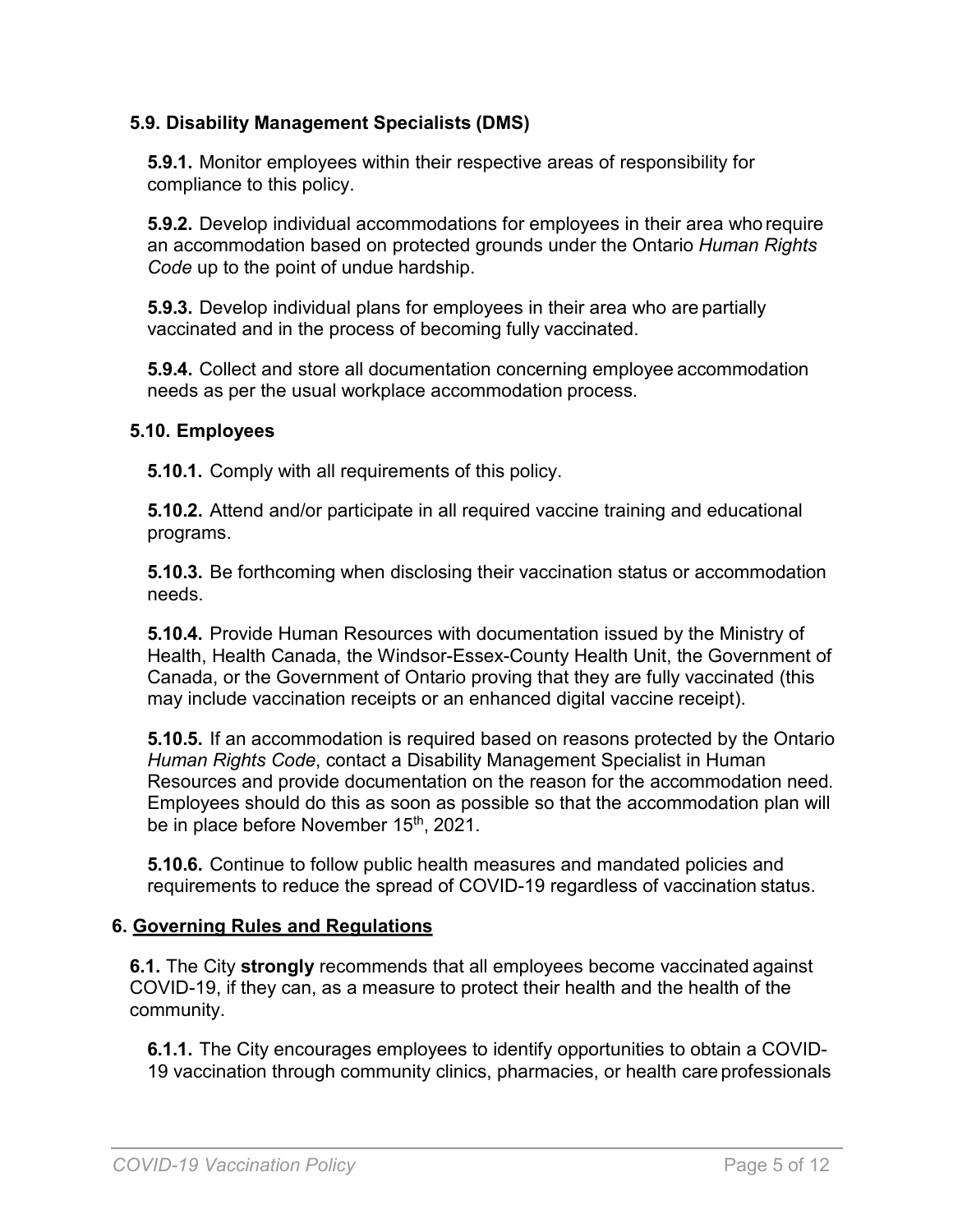and ensure they receive both doses of the vaccine and any mandated booster shots.

**6.1.2.** Employees should visit [WEVax.ca f](https://www.wechu.org/cv/clinics)or the latest information on vaccine availability, how to register for vaccines, vaccination procedures, find answers to some commonly asked questions, or book an appointment.

**6.1.3.** In addition to [WEVax.ca,](https://www.wechu.org/cv/clinics) employees can visit [WECHU.org f](https://www.wechu.org/)or the latest public health advice and local COVID-19 data or call 211 for general information on government, health, and community programs.

**6.2.** Understanding how vaccines are approved, how they work, and possible side effects is important. Employees who may be experiencing vaccine hesitancy are encouraged to review some of the information provided by the WECHU available a[t](https://www.wechu.org/cv/guidance-documents-covid-19-vaccination) [WECHU.org.](https://www.wechu.org/cv/guidance-documents-covid-19-vaccination)

**6.3.** In order to limit the impact of the COVID-19 virus on our co-workers, contractors, visitors, volunteers, customers, and on our operations generally, the City will require that all employees, onsite volunteers, the Mayor, and City Council members are fully vaccinated by **November 15th , 2021.**

**6.4.** Beginning immediately, all newly hired employees and onsite volunteers need to provide proof from the Ministry of Health, Health Canada, the Windsor-Essex-County Health Unit, the Government of Canada, or the Government of Ontario to the Human Resources Business Partner that they are fully vaccinated before they may start work.

**6.5.** Starting November 15<sup>th</sup>, 2021, City contractors onsite will be required to be fully vaccinated to enter City Facilities.

**6.6.** Employees who are unable to be vaccinated for medical reasons or other grounds protected by the Ontario *Human Rights Code* can request an accommodation (Note: documentation will be required by HR). Please contact your Disability Management Specialist (DMS) in Human Resources for more information.

**6.7.** It is expected that all employees will be truthful regarding their vaccination status or accommodation need. If the City becomes aware that an employee has not been truthful, this will result in disciplinary consequences up to and including termination of employment.

### **6.8. Employees who are fully vaccinated**

**6.8.1.** Proof of vaccination status from the Ministry of Health, Health Canada, the Windsor-Essex County Health Unit, the Government of Canada, or theGovernment of Ontario must be uploaded to MyInfo on Dashboard no later than **November 15th , 2021.**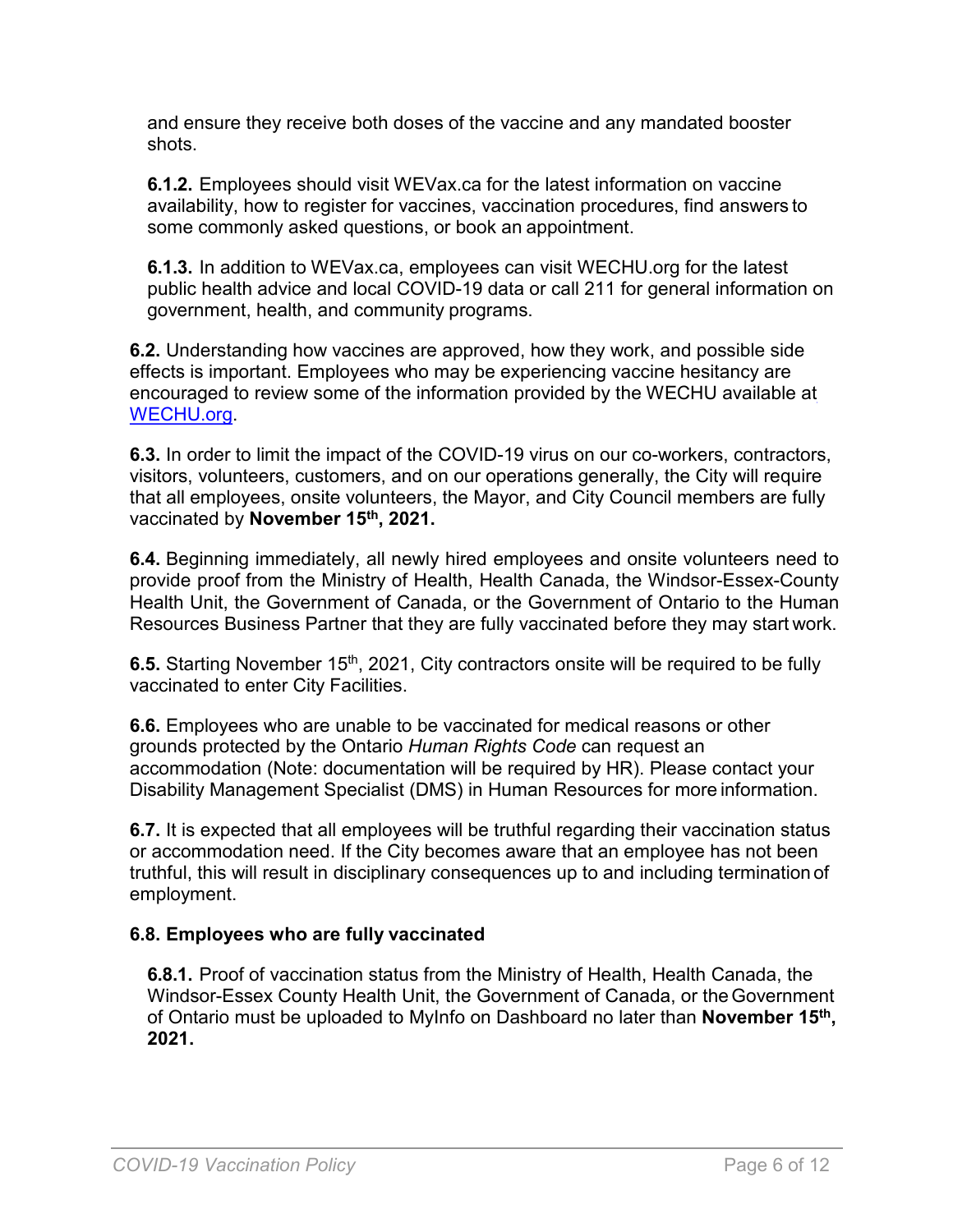**6.8.2.** Employees will need to submit proof that they have received the second dose in the full series of an accepted COVID-19 vaccine or a combination of accepted vaccines **and** received the last dose more than 14 days before the deadline.

**6.8.3.** Acceptable proof includes any of the following options:

- o If you were emailed a vaccine receipt after you received your vaccine:
	- $\checkmark$  Download that receipt and upload it to MyInfo on Dashboard.
- $\circ$  If you were given a vaccine receipt in person after receiving your vaccine:
	- $\checkmark$  Scan this receipt upload it to MyInfo on Dashboard.
	- $\checkmark$  Take a picture of the receipt and upload it to MyInfo on Dashboard.
- $\circ$  If you do not have a vaccine receipt, you can log in to the provincial portal at [covid19.ontariohealth.ca](https://covid19.ontariohealth.ca/) to download your COVID-19 vaccine receipt. To log in and get your receipt, you will need your green photo health card (expired cards will be accepted). If you have a red and white health card or would prefer using the phone, call the provincial vaccine booking line at 1-833-943-3900 and the call centre agent can email you a copy of your receipt. Receipts are available for vaccines received in Ontario regardless of where you were vaccinated (mass immunization clinic, hospital, pharmacy, primary care setting, etc).
	- $\checkmark$  Download the receipt and upload it to MyInfo on Dashboard.
- o If you are unable to upload your vaccine receipt to MyInfo on Dashboard, you can print, photocopy, or take a picture of your receipt and:
	- $\checkmark$  Submit it through interoffice mail to your Disability Management Specialist in Human Resources; or
	- $\checkmark$  Submit it to your Disability Management Specialist in person.
- o If you received one or both vaccinations outside of Ontario, you can register your information through the [WECHU](https://survey.wechu.org/index.php/654453?newtest=Y&lang=en) online registration form.
	- o Contact your Disability Management Specialist in Human Resources for details on what documentation to submit.

#### **6.9. Employees who require an accommodation**

**6.9.1.** Employees who are unable to be vaccinated for medical reasons or other grounds protected by the Ontario *Human Rights Code* can request an accommodation.

**6.9.2.** If an employee provides documentation confirming that they are unable to be vaccinated, individual accommodation options will be assessed.

**6.9.3.** For the health and safety of all those who attend City Facilities, employees who are unable to be vaccinated will not be able to attend City Facilities without providing a negative COVID-19 test result in accordance with this policy. Testing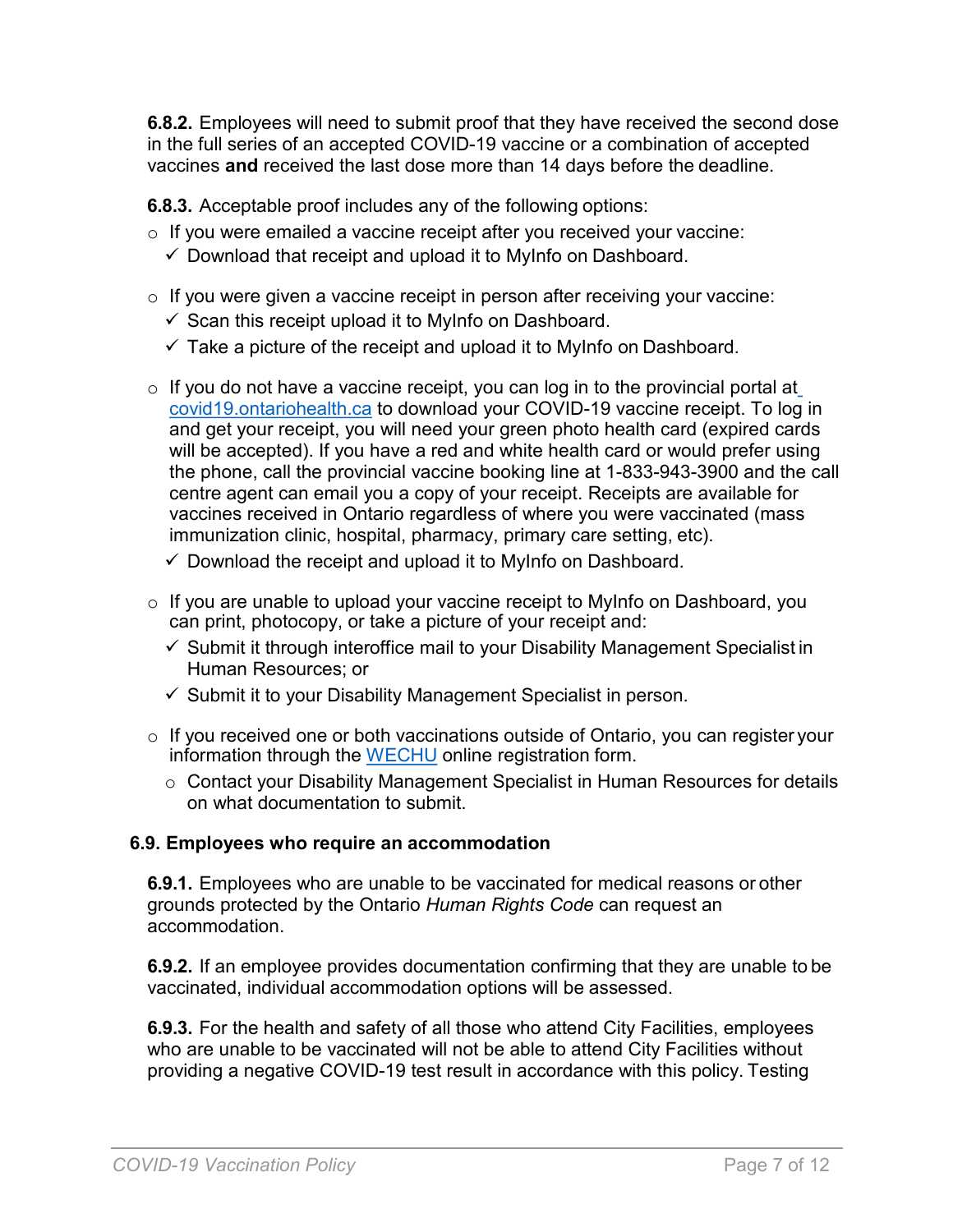requirements may be included as part of the employee's workplace accommodation and will be reviewed on a case by case basis.

**6.9.4.** Employees must submit proof of their accommodation need to the Disability Management Specialist in Human Resources and have an approved accommodation plan in place no later than **November 15th, 2021** or they will be considered unvaccinated and placed on an unpaid leave. To avoid being placed on an unpaid leave, employees who require an accommodation should get in touch with their DMS as soon as possible.

**6.9.5.** Written proof of the medical reason for accommodation will need to be provided from a physician and include the following:

- The reason that the employee cannot be vaccinated against COVID-19; and
- The effective time period for the medical reason and the expiry date (i.e. permanent or time-limited).
- The Corporation reserves the right to ask for more specific documentation from the physician.

**6.9.6.** If the medical reason is time-limited, within 30 days of expiring, proof of vaccination must be provided. If not received, the employee will be considered unvaccinated.

**6.9.7.** Accommodations based on creed will need to be reviewed, validated, and approved.

**6.9.8.** The Corporation reserves the right to ask for additional and substantial information on the reasons for the accommodation needs.

# **6.10. Employees who are partially vaccinated**

**6.10.1.** Employees who are not fully vaccinated on November 15<sup>th</sup>, 2021, but are in the process of becoming fully vaccinated should contact their Disability Management Specialist in Human Resources to establish a personalized plan for the period from November 15<sup>th</sup>, 2021, until they are fully vaccinated.

**6.10.2.** This includes employees who:

- have received one dose of the vaccine and are getting their second dose as soon as possible; or
- received their second dose less than 14 days ago.

**6.10.3.** Employees who have only received one dose may need to submit proof that they have scheduled an appointment for their second dose as soon as they are eligible as per the Windsor-Essex County Health Unit guidelines.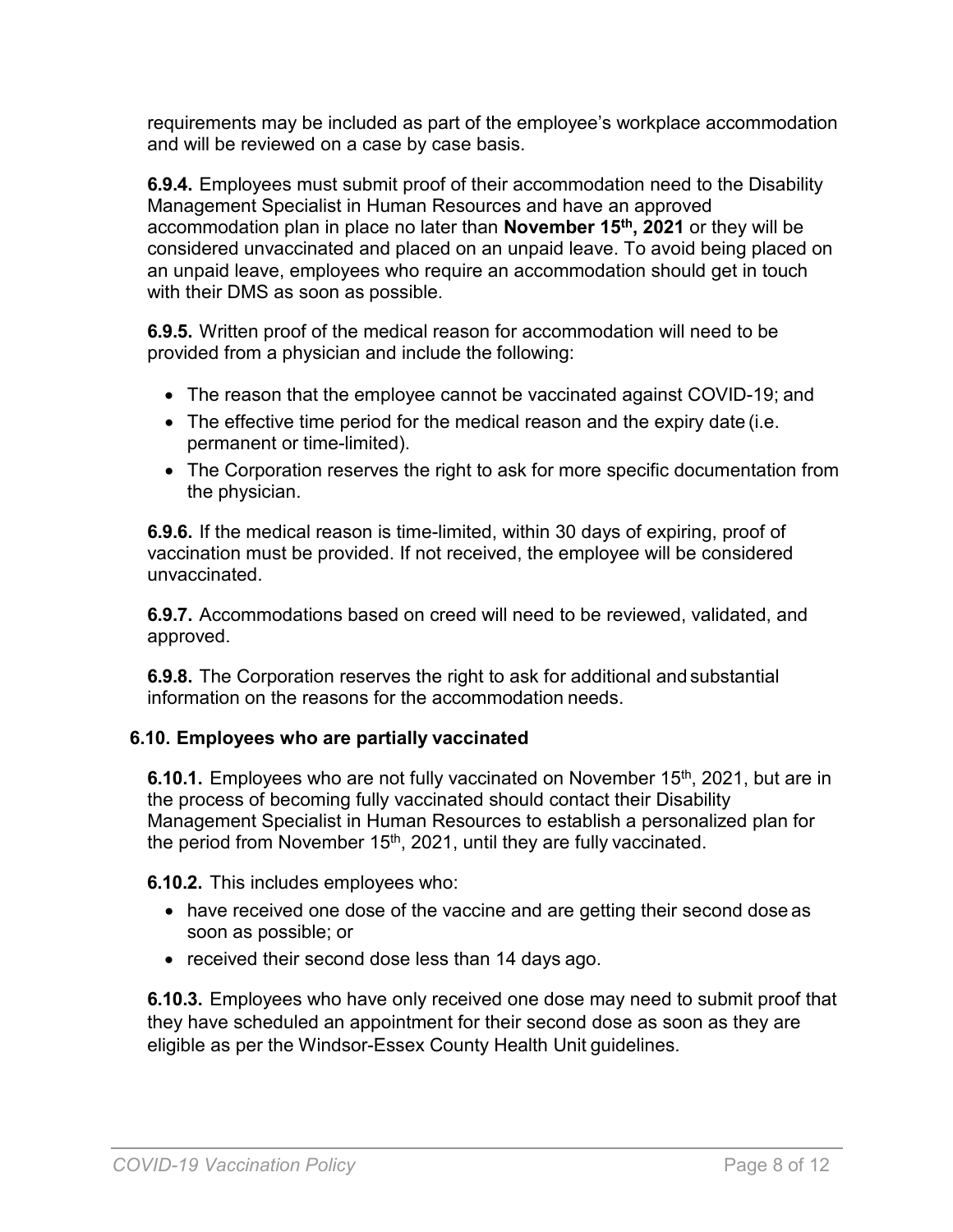### **6.11. Employees who are not fully vaccinated**

**6.11.1.** Employees who elect not to submit documentation showing they are fully vaccinated or are in the process of becoming fully vaccinated, and are without a documented medical or human rights accommodation plan in place will be placed on an unpaid leave of absence starting **November 15th , 2021**.

**6.11.2.** This includes employees who:

- Have chosen not to be vaccinated at this time:
- Are partially vaccinated and have not provided documentation to Human Resources as outlined above in 6.10.; or
- Choose not to disclose their vaccination status.

**6.11.3.** These employees **will be placed on an unpaid leave on absence** and will not be permitted to use sick time, vacation days, floating holidays, banked overtime, management overtime, or any other pay or time off options instead.

**6.11.4.** Employees will not be permitted to alter their schedule to work from home full-time because they choose not to become fully vaccinated or choose not to declare their vaccination status.

**6.11.5.** Human Resources will review the status of employees on leave every 13 weeks (or more often if necessary) to assess the continued need for leave. This review will include any changes regarding the pandemic, medical advice, legislation, and the employee's vaccination status.

**6.11.6.** Employees who become fully vaccinated at some point after November 15<sup>th</sup>, 2021, must upload their documentation to MyInfo on Dashboard before they can return to work (as outlined above in section 6.8.3). Please note that falsifying information will lead to discipline up to and including termination.

### **6.12. Employees who are not currently attending City Facilities**

**6.12.1.** Employees who are currently off work on Long-term Disability or WSIB will **not** be required to prove documentation regarding their vaccination status until they return to work.

**6.12.2.** Human Resources will obtain their vaccination documentation as part of the return to work process.

### **6.13. Volunteers**

**6.13.1.** Volunteers who choose not to be fully vaccinated will not be allowed to physically access City Facilities as of November 15<sup>th</sup>, 2021.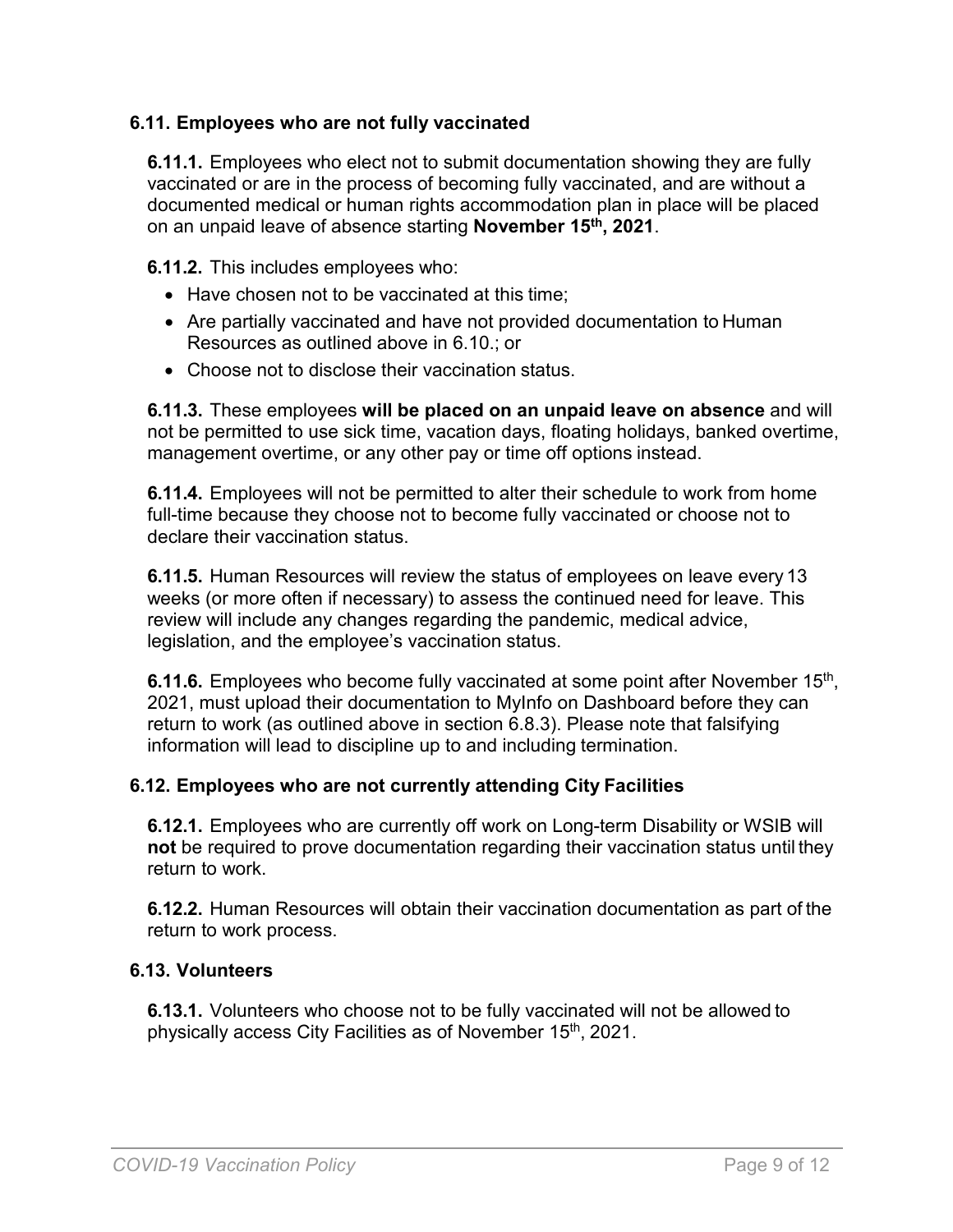**6.13.2.** Any department that has volunteers in their area working in City Facilities will be required to ensure those volunteers provide proof that they are fully vaccinated no later than November 15<sup>th</sup>, 2021.

**6.13.3.** Any onsite volunteer who does not provide documentation issued by the Ministry of Health, Health Canada, the Windsor-Essex-County Health Unit, the Government of Canada, or the Government of Ontario proving that they are fully vaccinated will not be eligible to continue volunteering at City Facilities as of November 15<sup>th</sup>, 2021.

## **6.14. Contractors**

**6.14.1.** City contractors who are not fully vaccinated will not be allowed to physically access City, facilities as of November 15<sup>th</sup>, 2021.

**6.14.2.** Contractors must ensure that all of their employees accessing City Facilities are fully vaccinated. Every contractor will need to provide the City with written assurance that they have verified that all of their employees who will be accessing City Facilities are fully vaccinated.

**6.14.3.** Contractors who fail to follow this policy or falsify information may be subject to void contracts and denial of access to City Facilities.

## **6.15. Collection and Use of Information Relating to Vaccination Status**

**6.15.1.** Employee vaccination status responses will be treated with the utmost confidentiality and will be kept in a secure and confidential location in the MyInfo section of Dashboard. Access will be restricted to a small number of employees in Human Resources. Employee's managers and supervisors **will not** have access to this information.

**6.15.2.** Information regarding employees' vaccination status will only be used to apply this policy. Vaccination status information will not be used for other employment purposes such as promotions or work assignments.

**6.15.3.** Information will be stored in accordance with applicable privacy legislation and will only be kept for as long as required to fulfil the identified purpose. The information will be destroyed when no longer required.

### **6.16. Time Off for Vaccinations**

**6.16.1.** If an employee requires time off to obtain a COVID-19 vaccine, they should request authorization from their supervisor in advance.

**6.16.2.** Supervisors will make all reasonable efforts to allow employees to obtain their COVID-19 vaccination during work time. Employees will be paid for this time.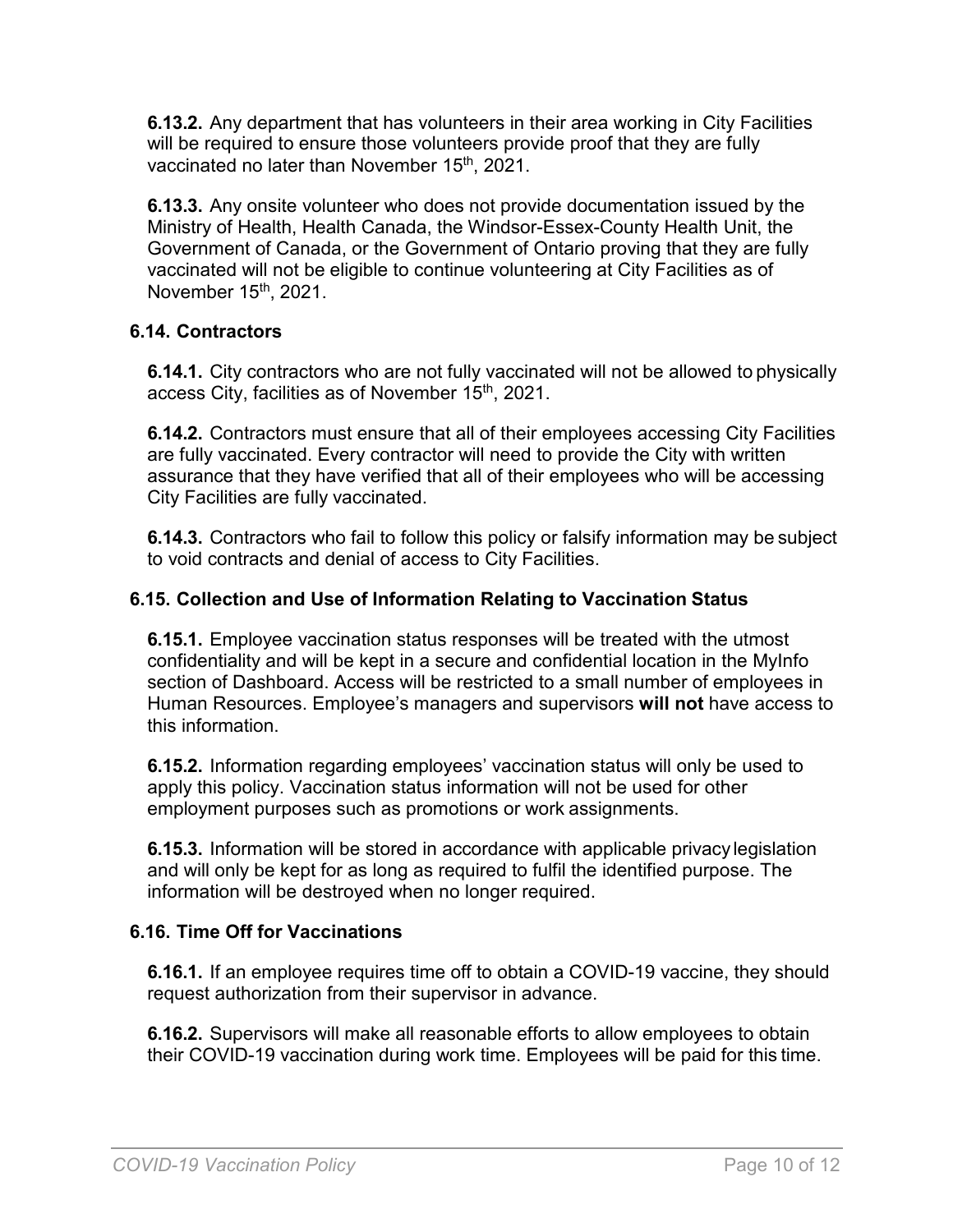**6.16.3.** If an employee experiences symptoms following their vaccination and are unable to work or are not cleared by the DMS to attend work, they may use a bank (sick/vacation/MOT/BOT), paid/unpaid infectious disease emergency leave (if eligible), or take an unpaid leave of absence.

**6.16.4.** If a Collective Agreement includes restrictions for overtime eligibility if an employee is off sick, this article may be waived if an employee is experiencing symptoms after receiving a COVID-19 vaccine or if they are sent home by a DMS for precautionary purposes and use sick time. Please contact Employee Relations for more information (519-255-6515 or [NWolf@citywindsor.ca\)](mailto:NWolf@citywindsor.ca).

# **6.17. Other COVID-19 Protective Measures**

**6.17.1.** Other businesses and partners (e.g. agencies, community partners, service providers, etc.) that employees work with may have different standards and COVID-19 safety measures in place. Employees are expected to comply with those standards and safety measures.

**6.17.2.** In addition to all other existing health and hygiene practices and policies, the City requires that all employees do the following for the protection of our customers and residents:

- Adhere to any applicable federal or provincial mandate, directive, orlegislation requiring vaccination and to the requirements outlined within the applicable mandate, directive, or legislation.
- Remain informed about COVID-19 and COVID-19 immunization as it relates to their role and/or professional requirements.
- Continue to follow health and safety protocols to ensure your safety and prevent the spread of COVID-19 before and after vaccination. This includes handwashing, physical distancing, wearing masks, the use of Personal Protective Equipment (PPE) as required by their position, etc.

# **6.18. Available Resources**

- WECHU: [COVID-19 Vaccine Information](https://www.health.gov.on.ca/en/pro/programs/publichealth/coronavirus/docs/vaccine/COVID-19_vaccine_info_sheet.pdf) Sheet
- WECHU: [COVID-19 Vaccine Approval Process and](https://www.health.gov.on.ca/en/pro/programs/publichealth/coronavirus/docs/vaccine/COVID-19_vaccine_approval_process_safety.pdf) Safety
- WECHU: [COVID-19 Vaccine Myths, Facts, and](https://www.wechu.org/cv/covid-19-vaccine-myths-facts-and-faqs) FAQs
- Government of Canada: [The facts about COVID-19](https://www.canada.ca/en/public-health/services/diseases/2019-novel-coronavirus-infection/awareness-resources/know-vaccine.html) vaccines
- Government of Ontario: [COVID-19 communication](https://www.ontario.ca/page/covid-19-communication-resources#vaccine-safety) resources
- Ministry of Health: [COVID-19 Vaccine](https://www.health.gov.on.ca/en/pro/programs/publichealth/coronavirus/docs/vaccine/COVID-19_vaccine_info_sheet.pdf) Information Sheet

# **6.19. Governing Legislation**

- Accessibility for Ontarians with Disabilities Act, 2005
- Canada Labour Code
- Canadian Human Rights Act
- Constitution Acts,1867 to 1982
- COVID-19 Emergency Response Act